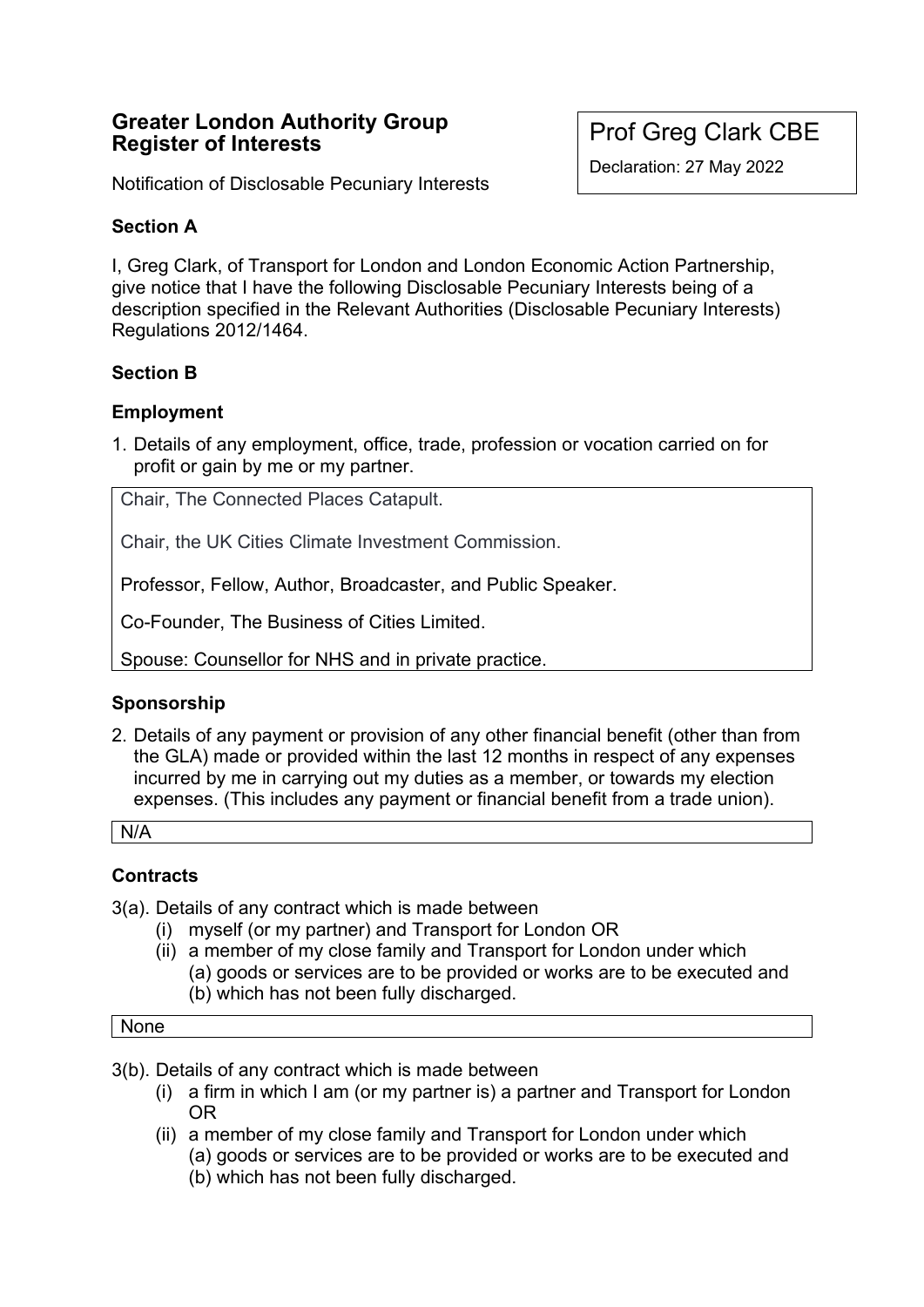None

- 3(c). Details of any contract which is made between
	- (i) a body corporate of which I am (or my partner is) a director and Transport for London OR
	- (ii) a member of my close family and Transport for London under which (a) goods or services are to be provided or works are to be executed and (b) which has not been fully discharged.

None

- 3(d). Details of any contract which is made between
	- (i) a firm or a body corporate in the securities of which I have (or my partner has) a beneficial interest and Transport for London OR
	- (ii) a member of my close family and Transport for London under which (a) goods or services are to be provided or works are to be executed and (b) which has not been fully discharged.

| . .<br>$\sim$ $\sim$ $\sim$ $\sim$ |  |
|------------------------------------|--|

3(e). Details of any contract which is made between

- (i) a firm in which I am (or my partner is) an employee and Transport for London OR
- (ii) a member of my close family and a member of my close family and Transport for London under which
	- (a) goods or services are to be provided or works are to be executed and (b) which has not been fully discharged.

None

### **Land**

4. Details of any beneficial interest that I or my partner has in land within Greater London that entitles me or my partner to occupy (alone or jointly with another) that land, or to receive income from it.

Joint ownership with spouse: Home: N14 7DG, London Borough of Enfield Other properties: London Borough of Enfield, N14 6DA, N21 3AW London Borough of Barnet, N11 1TD London Borough of Haringey, N8 ONW, N22 7BT

### **Licences**

5. Details of any licence that entitles me or my partner (alone or jointly with others) to occupy land in Greater London for a month or longer.

None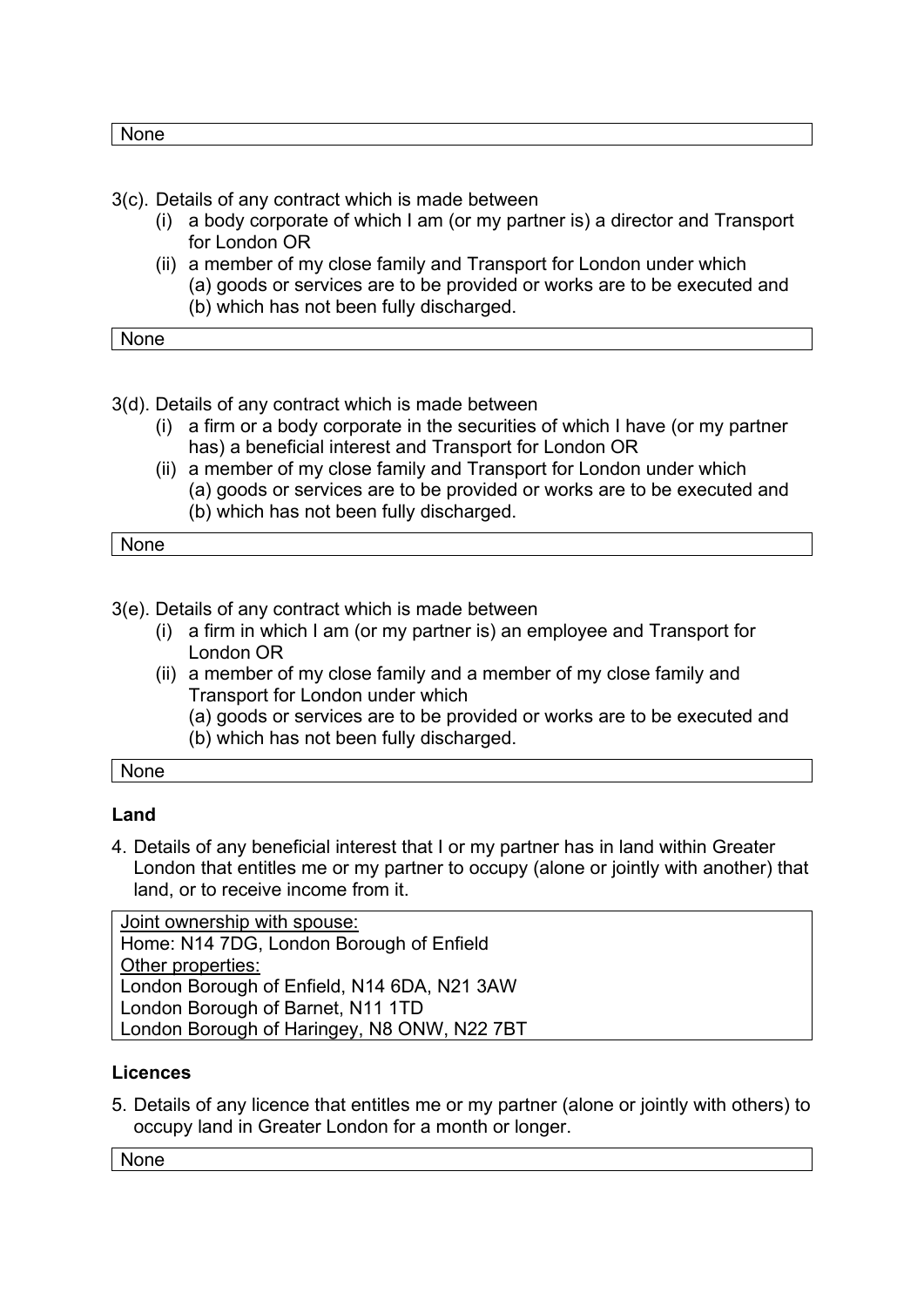### **Corporate tenancies**

6. Details of any tenancy where, to my knowledge,

- (a) Transport for London is the landlord; and
- (b) the tenant is
	- (i) a firm in which I am (or my partner is) a partner,
	- (ii) a body corporate of which I am (or my partner is) a director, or
	- (iii) a firm or a body corporate that in the securities of which I have (or my partner has) a beneficial interest.

None

### **Securities**

- 7. Details of beneficial interest that I or my partner has in the securities of a body where
	- (a) that body (to my knowledge) has a place of business or land in Greater London; and
	- (b) either
		- (i) the total nominal value of the securities that I or my partner has exceeds £25,000 or one hundredth of the total issued share capital of that body; or
		- (ii) if the share capital of that body is of more than one class, the total nominal value of the shares of any one class in which I or my partner has a beneficial interest exceeds one hundredth of the total issued share capital of that class.

Majority shares in:

The Business of Cities Limited City Indexes Limited Greg Clark Limited The DNA of Cities Limited

Registered Offices: 2 Velde Way, East Dulwich Grove, London SE22 8TP

### **Other Interests**

8. Names and positions in non-profit making organisations with which Transport for London has dealings where I am or my partner is a trustee or participate(s) in management of that body and where not disclosed elsewhere in this form.

Patron, Action for Racial Equality.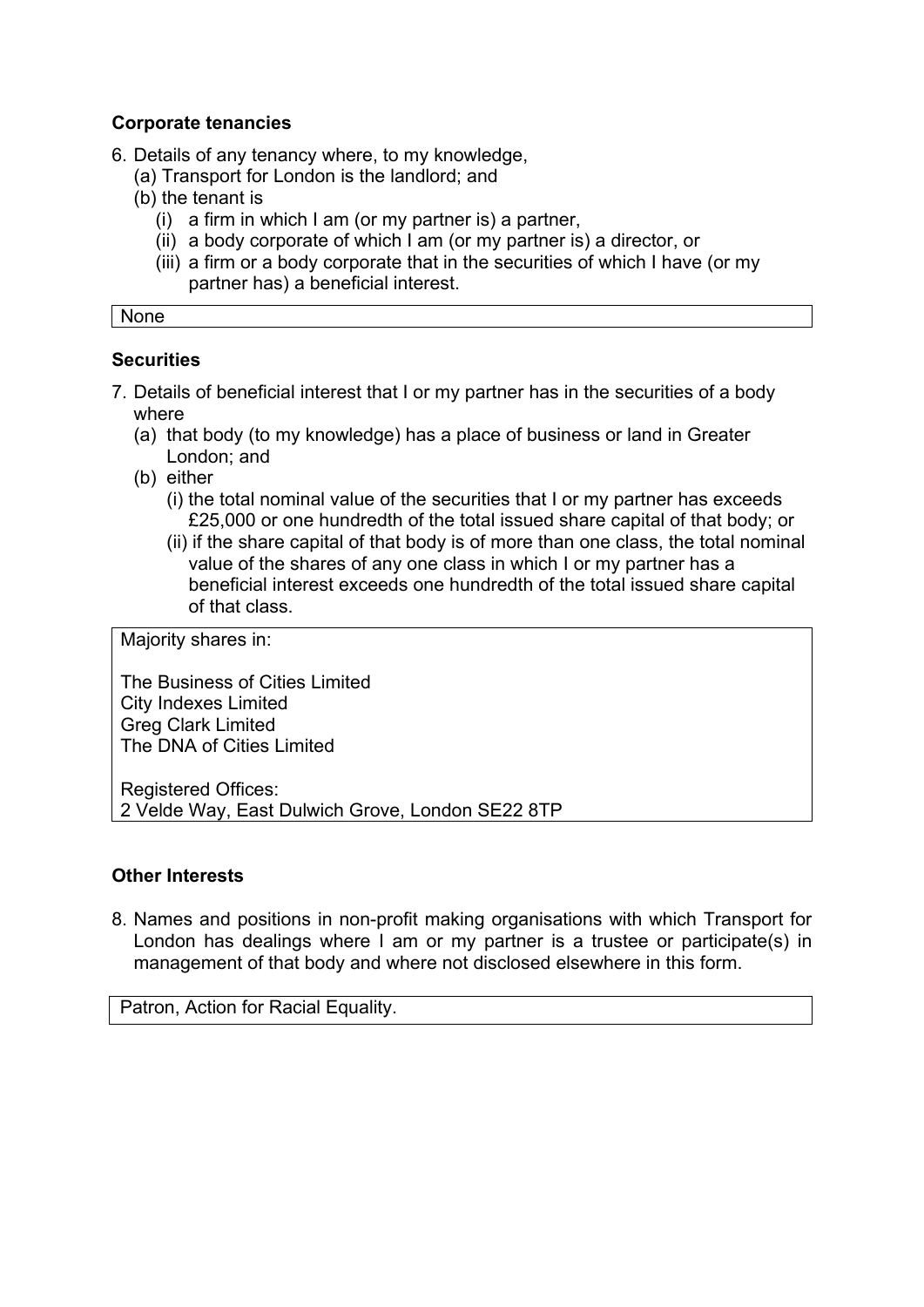9. Any other office or position which I hold (including companies, trade associations and industry forums) and where not already disclosed elsewhere in this form

Member of London LEAP;

Chair of the UK Government External Advisory Board on Secure Connected Places, which oversees a programme of work on use of digital technologies in cities and is organised by the Department for Digital, Culture, Media and Sport;

10. Any other directorships of companies which I hold, whether paid or not, and where not already disclosed elsewhere on this form

|--|

11. Any other Interest which I hold which might reasonably be likely to be perceived as affecting my conduct or influencing my actions in relation to my role on Transport for London.

None.

### **Declaration**

- 1. I confirm that the information given above is a true and accurate record of my relevant interests, given in good faith and to the best of my knowledge;
- 2. I recognise that (where applicable) it is a breach of the Localism Act 2011 and a criminal offence to:
	- a) Omit information that ought to be given in this notice;
	- b) Provide information that it materially false or misleading;
	- c) Fail to give further notice to the Monitoring Officer/authorised officer, within 28 days of becoming aware of any change to the interests specified, or of acquiring any new interest, in order to bring up to date the information given in this notice.

Original declaration date: 1 April 2019

Updated 14 November 2019: question 1 expanded to cover that spouse provides confidential counselling via employee assistance schemes that may include scheme providers who operate under contract to TfL

Updated 19 May 2020: question 1 expended to reflect appointments with HSBC Group and the Connected Places Catapult.

Updated 1 February 2021: question 9 to reflect appointments in addition to LEAP

Updated 27 May 2022:

• question 1, following the end of his appointment as Group Advisor & Global Head, Future Cities & New Industries, HSBC Group and to include being Chair, the UK Cities Climate Investment Commission and for a change of